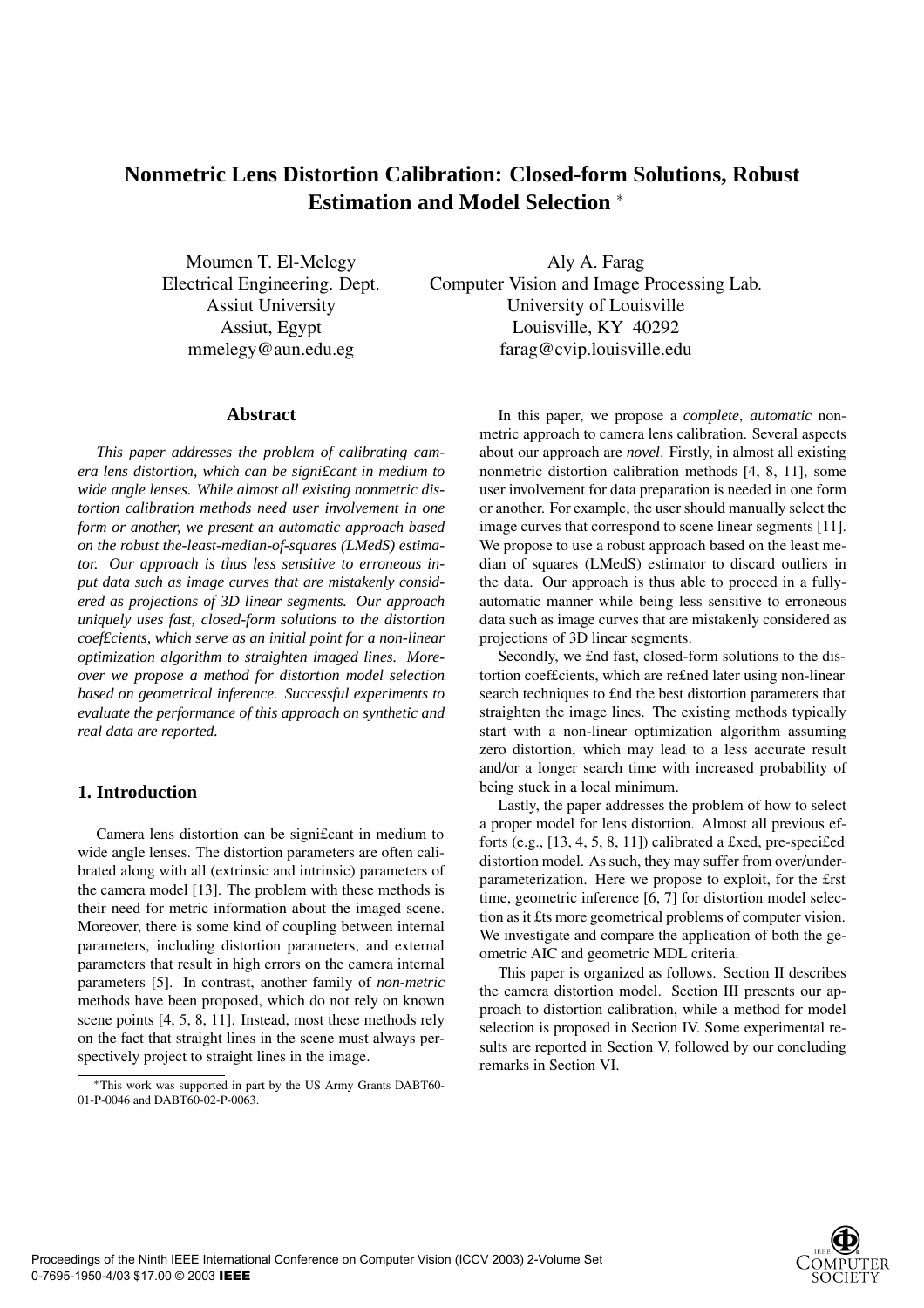### **2. Camera Distortion Model**

The standard model for the radial and decentering distortion [13] is mapping from the distorted image coordinates,  $(x_d, y_d)$ , that are observable, to the undistorted image plan coordinates,  $(x_u, y_u)$ , which are not physically measurable, according to the equation:

$$
x_u = x_d + \overline{x_d}(K_1r_d^2 + K_2r_d^4 + K_3r_d^6 + \ldots) +
$$
  
\n
$$
[P_1(r_d^2 + 2\overline{x_d}^2) + 2P_2\overline{x_dy_d}][1 + P_3r_d^2 + \ldots]
$$
  
\n
$$
y_u = y_d + \overline{y_d}(K_1r_d^2 + K_2r_d^4 + K_3r_d^6 + \ldots) +
$$
  
\n
$$
[P_2(r_d^2 + 2\overline{y_d}^2) + 2P_1\overline{x_dy_d}][1 + P_3r_d^2 + \ldots],
$$
 (1)

where

$$
\overline{x_d} = x_d - c_x, \ \overline{y_d} = y_d - c_y, \ r_d^2 = \overline{x_d}^2 + \overline{y_d}^2,
$$

and  $K_1, K_2, K_3$  are the coefficients of radial distortion and  $P_1$ ,  $P_2$  and  $P_3$  are the coefficients of the decentering distortion.  $r_d$  is the radius of an image point from the distortion center, de£ned as  $(c_x, c_y)$  above. Typically, only few distortion parameters are modeled, as the higher order terms are comparatively insigni£cant [13]. The lens distortion calibration problem thus becomes to recover the practically signi£cant distortion coef£cients along with the distortion center  $(c_x, c_y)$ .

### **3. Proposed Approach**

To £nd the distortion parameters, the following fact is often used: a camera follows the perspective camera model if and only if the projection of every 3D line in space onto the camera plane is a line. The techniques based on this fact lead to non-linear objective functions (error measures) that need ef£cient search algorithms in order to £nd the best calibration parameters. One common such measure (denoted  $\xi_l$ ) is the sum of squared distances of the edge points from the straight lines on which they should lie [4, 5, 8].

In the following, we describe our proposed approach. At £rst, our approach, uniquely, derives closed-form solutions to the distortion coef£cients, which are re£ned by nonlinear search. Then we propose a robust version of the approach which follows the general outline [10] of the LMedS method after taking some critical issues into account.

### **3.1. Closed-form Solutions**

Suppose we have a line  $l$  in the undistorted image plane. Each point on the line is related to a point  $(x_d, y_d)$  in the distorted image plane according to (1). It can be shown [2] that the slope of the line, s, in the undistorted plane is related to the slope of the tangent,  $\frac{\delta y_d}{\delta x_d}$ , to the curve at point

 $(x_d, y_d)$  by

$$
s(x_d, y_d) = \frac{\frac{\partial y_u}{\partial x_d} + \frac{\partial y_u}{\partial y_d} \frac{\delta y_d}{\delta x_d}}{\frac{\partial x_u}{\partial x_d} + \frac{\partial x_u}{\partial y_d} \frac{\delta y_d}{\delta x_d}},
$$
(2)

where all the four partial derivatives can be directly computed from (1). In the problem of distortion calibration, we usually have a number of distorted points in the image plane. Under the correct values of the distortion parameters, the slopes computed from the last equation for all these points should be the same if the points are to lie on the same line in the undistorted image. Therefore, we can de£ne the following distortion measure. Given a chain of edge points,  $(x_d^i, y_d^i), i = 1, \dots, N$ , that should belong to the same line<br>in the undistorted image, we can compute approximately in the undistorted image, we can compute approximately the slopes of the tangents at the chain points and hence we can solve for the distortion parameters that minimize the er-For  $\xi_s = \sum_{i=2}^{N} (s(x_d^i, y_d^i) - s(x_d^{i-1}, y_d^{i-1}))^2$ . To improve<br>the accuracy several curves distributed through the image the accuracy, several curves distributed through the image ought to be used with the error  $\xi_s$  being computed for all the chains.

Closed-form solutions for rest of the distortion parameters can be obtained if the distortion center is assumed known (see below). At each point of the curves extracted from the distorted image, Eq. 2 can be applied, with the left-hand side (LHS) being the slope of the undistorted line to which these points belong. That slope can be estimated from the curve points by least-square linear regression<sup>1</sup>. With the LHS of Eq. 2 being known, each point will thus yield one linear equation in the distortion coef£cients. All the equations obtained from all points are stacked in the form  $\bf{A} \bf{x} = \bf{b}$ . This over-determined set of equations can be ef£ciently solved using singular value decomposition. The obtained solution is re£ned further using the Levenberg-Marquardt (LM) algorithm minimizing the distortion error  $\xi_s$  or  $\xi_l$ .

It was observed in our experiments as well as in [11, 4] that including both the distortion center and the decentering coef£cients in the non-linear search may lead to instability. Neither paper gave any explanation for this observation, while it was recommended in [11] the estimation of the distortion coef£cients be nested within a coarse-to-£ne search for the distortion center in order to avoid the instability. In [1], we are able to explain this observation, both analytically and experimentally, as both the distortion center and the decentering coef£cients tend to adjust for each other during the non-linear search. Thus by £xing the distortion center at a appropriate location (we use the image center) and then using the two decentering distortion coefficients  $P_1$  and  $P_2$ to compensate for reasonable deviations of the center from



 $1$ Our experiments [1] veri£ed that the slope, unlike the intercept, obtained from best-£t line of the distorted curve points is usually close to the "unknown" slope of the undistorted line.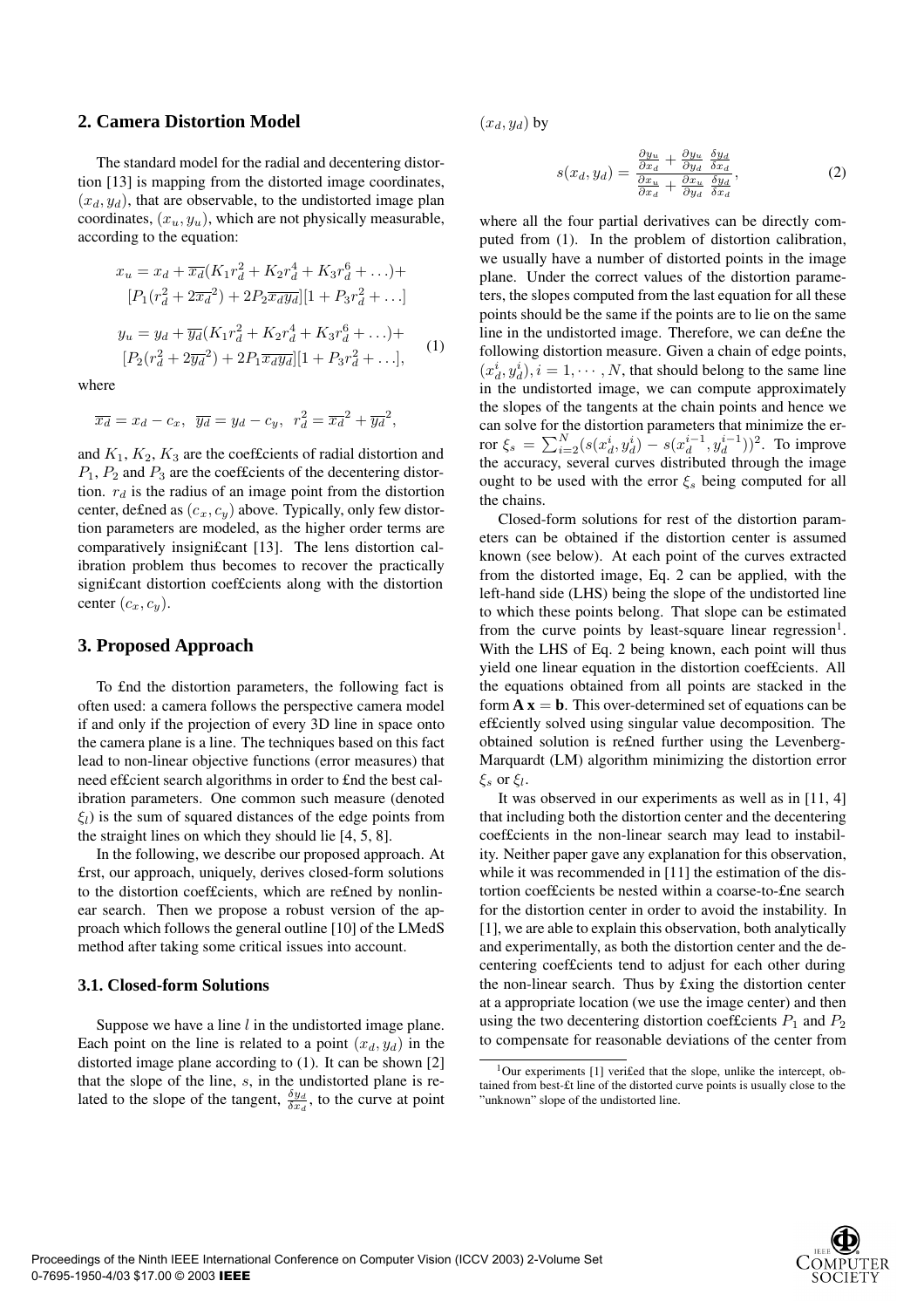the true location. As such, one can exclude the distortion center from the set of unknown variables. This reduces the dimension of the search space without signi£cant loss in accuracy, which leads to faster calibration. Moreover, this result makes it even more straightforward to use the closedform solution.

### **3.2. Robust Calibration**

The distortion calibration method requires a number of chains of edge points that correspond to real 3D linear segments. To meet this requirement, some user involvement in one form or another is needed. The user ought to select the edge chains that are projections of straight lines in the scene [11]. Moreover, some "sample" points from each selected chain can be picked out and fed to the calibration algorithm [11]. Besides, a number of system parameters, such as edge linking thresholds, may need manual tuning. A fully-automatic method should be more tolerant to erroneous data that might enter the estimation algorithm in different forms. For example, some image curves may be mistakenly considered as projections of 3D linear segments. Another error source is image curves that do really correspond to 3D linear segments but are linked together as one chain after the edge linking process. Using a smaller linking threshold can help but would yield smaller segments that may contain more noise than useful information about distortion. With a robust estimation method, one can risk using a bigger linking threshold to produce longer imaged segments that contain more useful information.

Outlying data will severely degrade the distortion estimation algorithm if one directly applies the methods described above or in the literature since they are all leastsquares techniques. We are aware of only one work [5] that tried to reduce the effect of outliers on distortion calibration. In that work, Devernay and Faugeras used a smaller linking threshold to produce the edge chains that are to be used by the optimization process. Then by repeating distortion minimization and polygonal approximation on the undistorted edges using the resultant distortion parameters, many outliers can be eliminated and longer, more useful segments can be obtained and thus more accurate calibration. Their technique relies on that undistorting the edges after the optimization would make identifying outliers during the next polygonal approximation easier. However this would not be the case when the image has severe distortion, when many 3D segments are broken into smaller edges, or when too many outliers are found in the data. In any of these cases, the distortion parameters obtained after the £rst iteration will be highly perturbed, and will not make outlier identi£cation in the next iteration any easier.

Here we propose an automatic method for lens distortion calibration based on robust estimators. The LMedS method estimates the parameters by solving the non-linear minimization problem: min median<sub>i</sub>  $r_i^2$ , where  $r_i$  denotes the residual of the  $i^{th}$  datum. The algorithm which we have implemented for robustly estimating the lens distortion parameters *generally* follows the structure outlined in [10] and is summarized below. Some issues critical to the implementation and application of the LMedS method to the problem of distortion calibration are pointed out in the next subsection.

Given  $n$  edge points, a Monte Carlo type technique is used to draw  $m$  random subsamples of  $q$  different points. For each subsample, indexed by  $j$ , we determine the distortion parameters  $P_i$  using the method described above. For each  $P_i$ , we can determine the median of the squared residuals, denoted by  $M_i$  with respect to the whole set of points. We retain the estimate  $P_j$  for which  $M_j$  is minimal among all  $m M_i$ 's. The number of subsamples m should be big enough such that at least one of the subsamples is "good".

The LMedS *ef£ciency* is poor in the presence of Gaussian noise [10]. To compensate for this de£ciency, one £rst make a good, *robust* estimate of the standard deviation of the errors of good data (inliers). This estimate is related to the median of the absolute values of the residuals, given by [10]:  $\hat{\sigma} = 1.4826 \left[1+5/(n-q)\right] \sqrt{M_J}$ , where  $M_J$  is the minimal median. Any data item whose error is larger than a certain number (e.g.  $2.5-3.0$ ) of  $\hat{\sigma}$  can be considered as an outlier and removed. The distortion parameters are £nally estimated by applying the distortion calibration algorithm once again on the inlying points.

### **3.3. Implementation Details**

Here we discuss in more detail some issues related to the implementation of the robust algorithm. The £rst issue is how to compute the residual  $r_i$  for each point. The residual of a particular point should re¤ect its *own* contribution to the £tting error of the model. Previously proposed distortion measures gauge the distortion carried by a point but in accordance with one or more points on the same imaged line, some of which may be outlying. Therefore once we solve for the distortion parameters for a subsample, the residual  $r_i$ for each point is computed as the distance from the point to the line *robustly* estimated from the curve points. The best- £t parameters of a line are computed by using the LMedS estimator once again. The robustly-estimated line slope is also used to £nd the closed-form solution.

Moreover, to select the points of a subsample, one should take care of two concerns. On one hand, the points of a subsample ought to be distributed across the image in order that the obtained parameters be not biased by the region from which the points come. On the other hand, the points selected should provide enough constraints to solve for the distortion parameters. For example, we need at least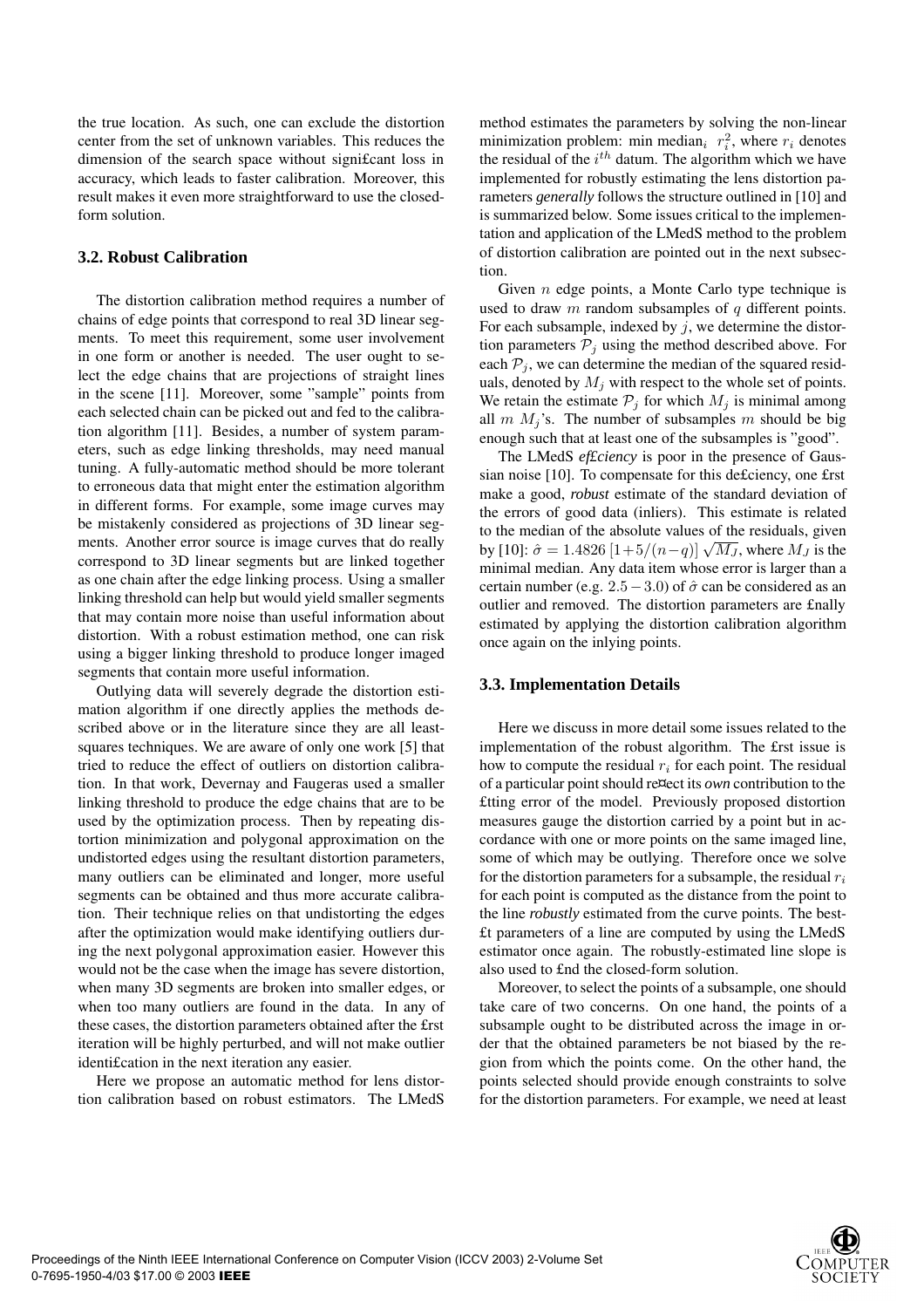2 points from any line to impose one constraint on the distortion parameters. In order to consider these concerns and achieve higher ef£ciency and stability, we used a random selection method based on bucketing techniques [14] on *two* levels: the £rst to select a bucket from the image, and the second to select a line from the chosen bucket. The selection method works as follows.

The minimum and the maximum of the coordinates of the extracted edge points in the image are calculated. Then the region within these limits is divided into  $b \times b$  buckets (we used  $b = 2$ ). Each extracted edge chain is attached to the bucket that includes most of the chain points. Buckets having no points are excluded. To generate a subsample of  $q$ points, we randomly select  $q/2$  buckets, and then randomly choose a chain from each selected bucket. From each chosen chain, two points are picked out at random, one from the £rst half of the chain and another from the second half. Thus we end up with  $q$  selected points per subsample. The required number of subsamples m is determined based on the expected number of outliers in the data [10]. For more details, refer to [1].

Finally, an outline of the robust calibration algorithm is shown as Algorithm 1.

# **4. Distortion Model Selection**

Algorithm 1 requires the distortion model be prespecified through the model order  $p$ . This raises the problem of choosing the proper model for a given lens. The distortion model may be selected experimentally based on inspection of the input and after-distortion-correction images. The question here is how to select this model automatically and ef£ciently even in non-clear situations.

A naive idea is to choose from among candidate models the one that gives the smallest residual. This does not work, however, because a model with more degrees of freedom will be almost always chosen as it yields a smaller residual. For a fair comparison, one needs to compensate for the over£t caused by excessive degrees of freedom. Model selection is one of the central subjects of statistical inference. Some of the widely adopted criteria for statistical model selection are Akaike's AIC [3] and Rissanen's MDL [9]. This problem has been generalized in abstract terms as *geometric £tting*, for which a general theory of statistical optimization has been developed [6] so it becomes useful for geometric problems considered in computer vision. In this framework of geometric £tting, geometric AIC and geometric MDL have been proposed motivated by their statistical counterparts [6, 7] and applied to several computer vision problems (e.g., see [6]).

In the context of lens distortion calibration, almost all previous efforts (e.g., [13, 4, 5, 8, 11]) calibrated a £xed, pre-speci£ed distortion model. As such, they may suffer

#### **Algorithm 1** Robust calibration algorithm.

Input: a distorted image and order of distortion model  $p$ 

- 1. Do subpixel edge detection to generate chains of edge points.
- 2. For each chain, compute the line best-£t parameters using a typical LMedS estimation procedure [10].
- 3. Set the distortion center to a reasonable location (e.g., image center).
- 4. Compute the required number of subsamples  $m$ .
- 5. **for** each subsample **do**
	- (a) Select the points of the subsample using the bucketing technique described before.
	- (b) Form the set of equations  $A x = b$  as described in Section 3.1. Use singular value decomposition to obtain the vector **x**. The result is an initial estimate of the distortion coef£cients.
	- (c) Re£ne the distortion coef£cients by applying the Levenberg-Marquardt algorithm to the distortion measure  $\xi_s$  (or  $\xi_l$ ).
	- (d) Compute the median of the squared residuals for all points at the estimated coef£cients.

#### **end for**

- 6. Set  $M_J$  to the minimal median over all subsamples.
- 7. Compute  $\hat{\sigma}$  and identify outliers.
- 8. Re-compute the distortion coef£cients by applying the distortion calibration to all data points after discarding the identi£ed outliers.

from over/under-parameterization. We are aware of only one work [12] that used a statistical inference method based on Fisher's distribution to identify the proper distortion model. Here we propose to exploit, for the £rst time, geometric inference for distortion model selection as it £ts more geometrical problems of computer vision. Since there exists no de£nite criterion to favor any of geometric AIC or geometric MDL [7], we investigate the application of both criteria.

The geometric AIC of a model  $S$  is defined as [6, 7]

$$
G-AIC(S) = J(S) + 2(\gamma \eta + \mu)\varepsilon^2, \tag{3}
$$

where  $J(S)$  is the residual when data of size  $\eta$  are £t to the model  $S$ ,  $\mu$  is the number of degrees of freedom (DOF) of the model,  $\gamma$  is the dimension of S, and  $\varepsilon$  is the noise level in the data.  $\gamma$  can also be defined as  $\gamma = \nu - \rho$ , where  $\nu$  is the DOF of the observed data and  $\rho$  is the co-dimension of the model.

The geometric MDL is similarly de£ned as [7]

$$
G-MDL(S) = J(S) - (\gamma \eta + \mu)\varepsilon^2 \log(\varepsilon/R)^2, \quad (4)
$$

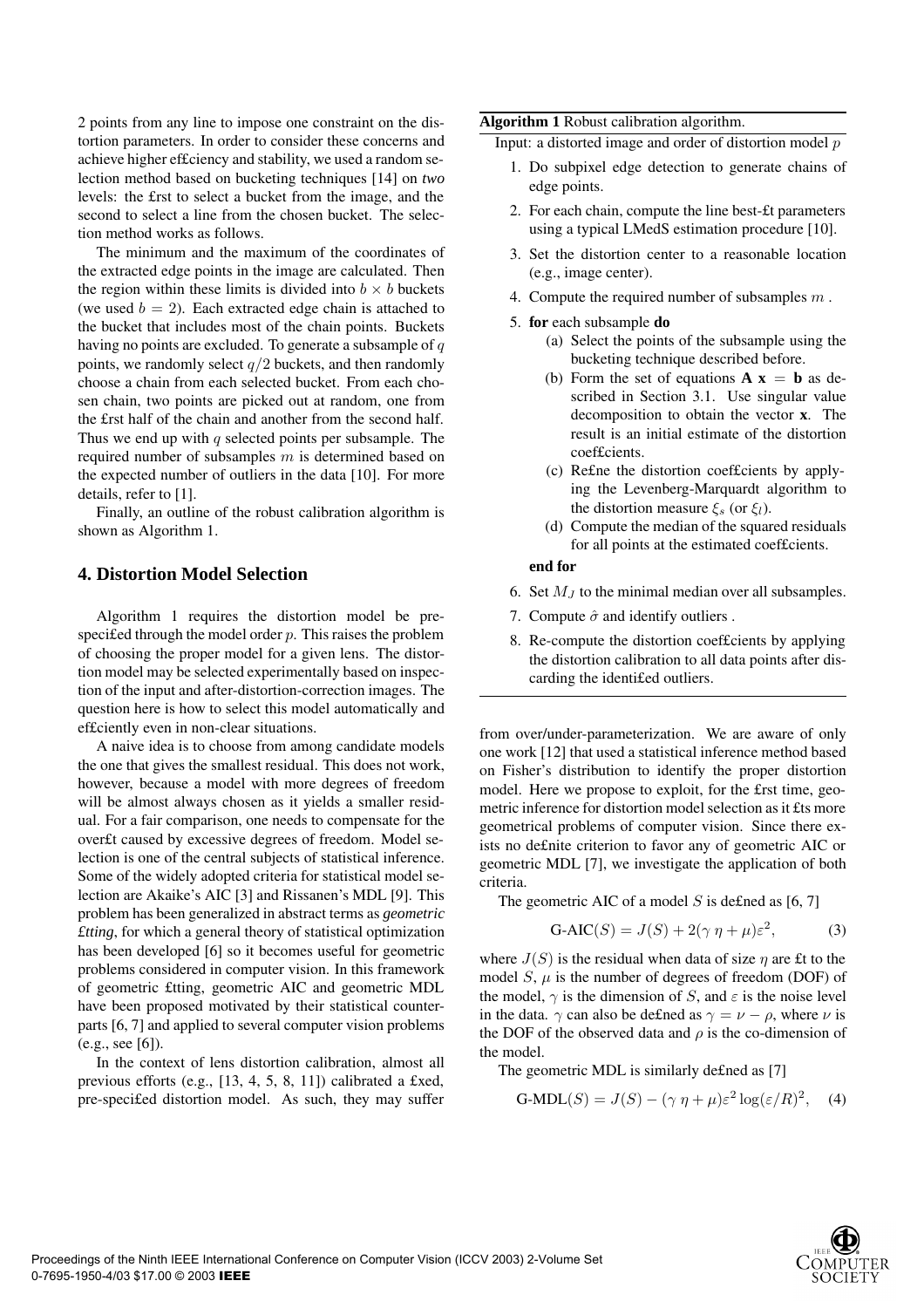where  $R$  is a reference length (we take  $R=$  image width).

In order to apply AIC or MDL, we need to know the noise level  $ε$ . An unbiased estimator of  $ε$  is obtained from the most general candidate model  $S^0$  (the one with most DOFs) from (for details, see [7])

$$
\hat{\varepsilon}^2 = \frac{J(S^0)}{(\rho \eta - \mu^0)},\tag{5}
$$

where  $\mu^0$  is the DOFs of  $S^0$ . Note that the general model  $S<sup>0</sup>$  contains other candidate models.

For any lens distortion model  $S$  with  $p$  parameters, G-AIC and G-MDL are computed from (3) and (4), respectively, with  $\nu = 2$  (as each observed point has 2 DOFs),  $\rho = 1$  (as each observed point has co-dimension of 1),  $\gamma = \nu - \rho = 1$ ,  $\mu = 2 L + p$  (two for each line in addition to the model parameters), where L is the number of lines used for distortion calibration, and  $\eta$  is the number of points used. The residual  $J(S)$  is computed after outlying data have been removed in the robust calibration algorithm. For each candidate distortion model, we compute G-AIC (or G-MDL) and select the model that has the smallest G-AIC (or G-MDL), while the noise level is the same for all models and estimated from (5) only from the most general model.

### **5. Experimental Results**

In this section, the performance of our technique is assessed using both synthetic and real image data. Because of lack of space, some experiments are reported here, many more can be found in [1].

### **5.1. Synthetic Data**

In this experiment, the performance of the proposed approach on model selection is tested and evaluated. A  $320 \times 242$  image consisting of 10 lines is used as a test image. The lines were generated with random orientations and positions. We de£ned 3 distortion models: distortionfree model  $S_1$ ,  $S_2 = \{K_1 = 20 \times 10^{-6}\}$  and,  $S^0 = S_3 =$ <br> $\{K_1 = 20 \times 10^{-6} \text{ K}_2 = 30 \times 10^{-9}\}$  We carried out  ${K_1 = 20 \times 10^{-6}, K_2 = 30 \times 10^{-9}}$ . We carried out a series of simulations as follows. In each time, a distortion model from the de£ned three is selected at random and points (about 880 in total) sampled from the lines were distorted. To simulate errors in feature extraction, the location of each point was then perturbed in a random direction by a distance governed by a Gaussian distribution with zeromean and standard deviation,  $\sigma$ , starting from 0.2 pixels up to 1.2 pixels with increment 0.2.

The proposed calibration approach (skipping the steps needed for the LMedS procedure since no outliers were assumed in this experiment) was applied to these data in order to £nd a proper distortion model and the corresponding distortion parameters. Both the G-AIC and G-MDL criteria were tested, with the noise level estimated using the model S<sub>3</sub>. Moreover, for each value of  $\sigma$  the experiment was repeated 200 times, each with a different seed point for the random number generator. Table 1 shows the rate of selecting the correct distortion model at each noise value for both the G-AIC and G-MDL. Clearly G-MDL performs an ex-

**Table 1.** Rate of identifying the correct distortion model at different noise levels.

| Criterion 1 | 0.2               | 0.4               | 0.6    | 0.8    | 1.0    |        |
|-------------|-------------------|-------------------|--------|--------|--------|--------|
| G-AIC       | $100\%$           | $91\%$            | 84\%   | 76%    | 68%    | $59\%$ |
| G-MDL       | $\parallel 100\%$ | $\mid 100\% \mid$ | $99\%$ | $93\%$ | $90\%$ | 81\%   |
|             |                   |                   |        |        |        |        |

cellent job in selecting the correct model as the rate is no less than 99% up to noise level=0.6 pixels. Whereas G-AIC performance is considerably less as it tends to favor a model that is one parameter more than the correct model (e.g.,  $S_2$ ) instead of  $S_1$ ). This experiment verifies that the proposed approach can indeed select a proper model for lens distortion.

### **5.2. Real Data**

We applied the complete, automatic approach to several real images. One such example is the image shown in Fig. 1(a). The acquired image is  $640 \times 480$  pixels and typically has noticeable lens distortion due to the cheap wideangle lens. Fig. 1(b) shows the undistorted image using the robust distortion algorithm. Some straight lines are imposed in dashed-lines on the image to help demonstrate the effect of distortion and correction on the image. The approach



**Figure 1.** Performance on desk image (straight lines are imposed on the images to highlight the effect of distortion correction): (a) input distorted image. (b) output undistorted image.